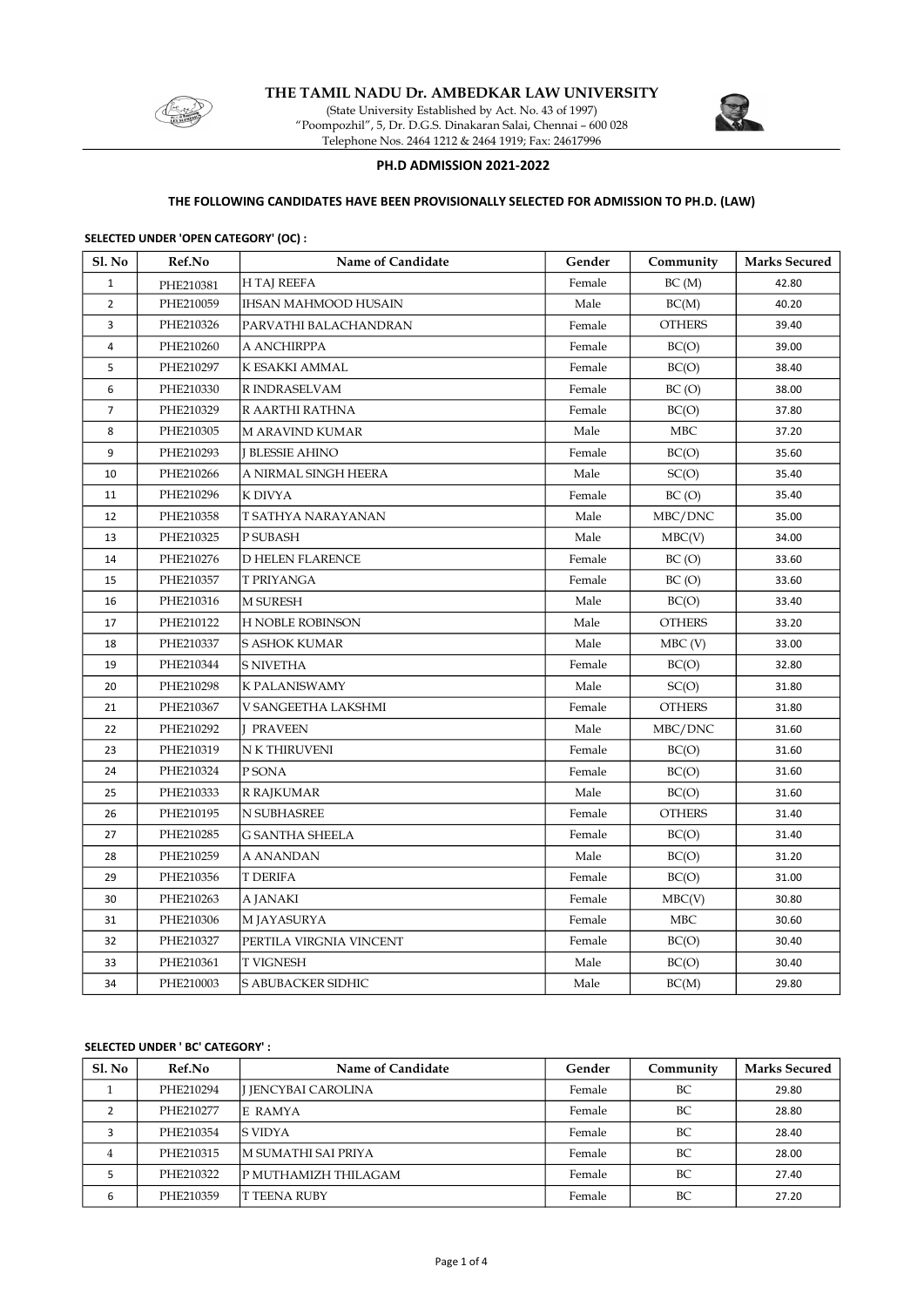| 7  | PHE210314 | <b>M SATHISH RAYAN</b>    | Male   | BC        | 27.00 |
|----|-----------|---------------------------|--------|-----------|-------|
| 8  | PHE210046 | <b>V FILMA</b>            | Female | BC        | 26.60 |
| 9  | PHE210371 | <b>VIVEKA PON</b>         | Female | <b>BC</b> | 26.00 |
| 10 | PHE210295 | <b>IANU</b>               | Female | BC        | 25.60 |
| 11 | PHE210074 | T KARTHIK RAJA            | Male   | BC        | 25.00 |
| 12 | PHE210340 | <b>S KALIRAJ</b>          | Male   | BC        | 25.00 |
| 13 | PHE210280 | <b>G CHANDRA LEKHA</b>    | Female | BC        | 24.40 |
| 14 | PHE210307 | <b>M MUTHUKUMAR</b>       | Male   | BC        | 23.60 |
| 15 | PHE210158 | R SAKTHI KRISHNAN         | Male   | BC        | 23.40 |
| 16 | PHE210300 | K RADHUKA                 | Female | BC        | 23.20 |
| 17 | PHE210372 | Y JYOTHI SHEERAN          | Male   | BC        | 22.60 |
| 18 | PHE210362 | <b>V SARATHA DEVI</b>     | Female | BC        | 22.20 |
| 19 | PHE210369 | V SIVASANKARI             | Female | BC        | 21.60 |
| 20 | PHE210270 | <b>B MUTHU JEYAKUMARI</b> | Female | BC        | 21.20 |
| 21 | PHE210365 | V RAJA SARAVANAN          | Male   | BC        | 21.20 |
| 22 | PHE210312 | M REXIE T. JEYA SHEEBA    | Female | BC        | 20.80 |
| 23 | PHE210034 | R DHANALAKSHMI            | Female | BC        | 20.60 |
| 24 | PHE210274 | <b>CH SABARI</b>          | Female | BC        | 19.00 |
| 25 | PHE210310 | <b>M R KEERTHANA</b>      | Female | BC        | 19.00 |
| 26 | PHE210286 | G SHUNMUGA SUNDARAKUMAR   | Male   | BC        | 17.80 |
| 27 | PHE210347 | S RAJESH BHARATHI         | Male   | BC        | 17.80 |
| 28 | PHE210376 | NIRMALA M                 | Female | BC        | 17.60 |
| 29 | PHE210281 | <b>GDDARJIN</b>           | Male   | BC        | 16.80 |

## SELECTED UNDER ' BC(M)' CATEGORY' :

| $SL$ No | Ref.No    | Name of Candidate     | Gender | Community | <b>Marks Secured</b> |
|---------|-----------|-----------------------|--------|-----------|----------------------|
|         | PHE210278 | <b>E IHSAAN MEERA</b> | Female | BC(M)     | 28.60                |
|         | PHE210313 | <b>MSAI</b>           | Mela   | BC(M)     | 26.40                |
|         | PHE210348 | <b>S RASHEETHA</b>    | Female | BC(M)     | 22.80                |
|         | PHE210265 | A MOHAMED IBRAHIM     | Male   | BC(M)     | 22.20                |

# SELECTED UNDER ' MBC(V)' CATEGORY' :

| SI. No         | Ref.No    | Name of Candidate | Gender | Community | <b>Marks Secured</b> |
|----------------|-----------|-------------------|--------|-----------|----------------------|
|                | PHE210338 | ls divya          | Female | MBC(V)    | 28.20                |
| $\mathcal{P}$  | PHE210353 | lS SHARMILA       | Female | MBC(V)    | 27.40                |
| 3              | PHE210225 | IN VIDHYAVATHY    | Female | MBC(V)    | 23.00                |
| $\overline{4}$ | PHE210090 | IP LAVANYA        | Female | MBC(V)    | 21.80                |
| 5              | PHE210267 | A PRABU           | Male   | MBC(V)    | 19.00                |
| 6              | PHE210321 | P GUNASUNDARI     | Female | MBC(V)    | 18.20                |
| 7              | PHE210320 | IO JAYAREVATHI    | Female | MBC(V)    | 15.60                |
| 8              | PHE210311 | M RAJASELVAN      | Male   | MBC(V)    | 14.80                |

#### SELECTED UNDER ' MBC/DNC' CATEGORY' :

| <b>S1. No</b> | Ref.No    | Name of Candidate  | Gender | Community | <b>Marks Secured</b> |
|---------------|-----------|--------------------|--------|-----------|----------------------|
|               | PHE210342 | <b>S MOHAN RAI</b> | Male   | MBC/DNC   | 24.80                |
|               | PHE210269 | la vedhavalli      | Female | MBC/DNC   | 24.60                |
|               | PHE210335 | <b>R SURIYA</b>    | Female | MBC/DNC   | 15.60                |
| 4             | PHE210284 | <b>G JEYASUDHA</b> | Female | MBC/DNC   | 9.40                 |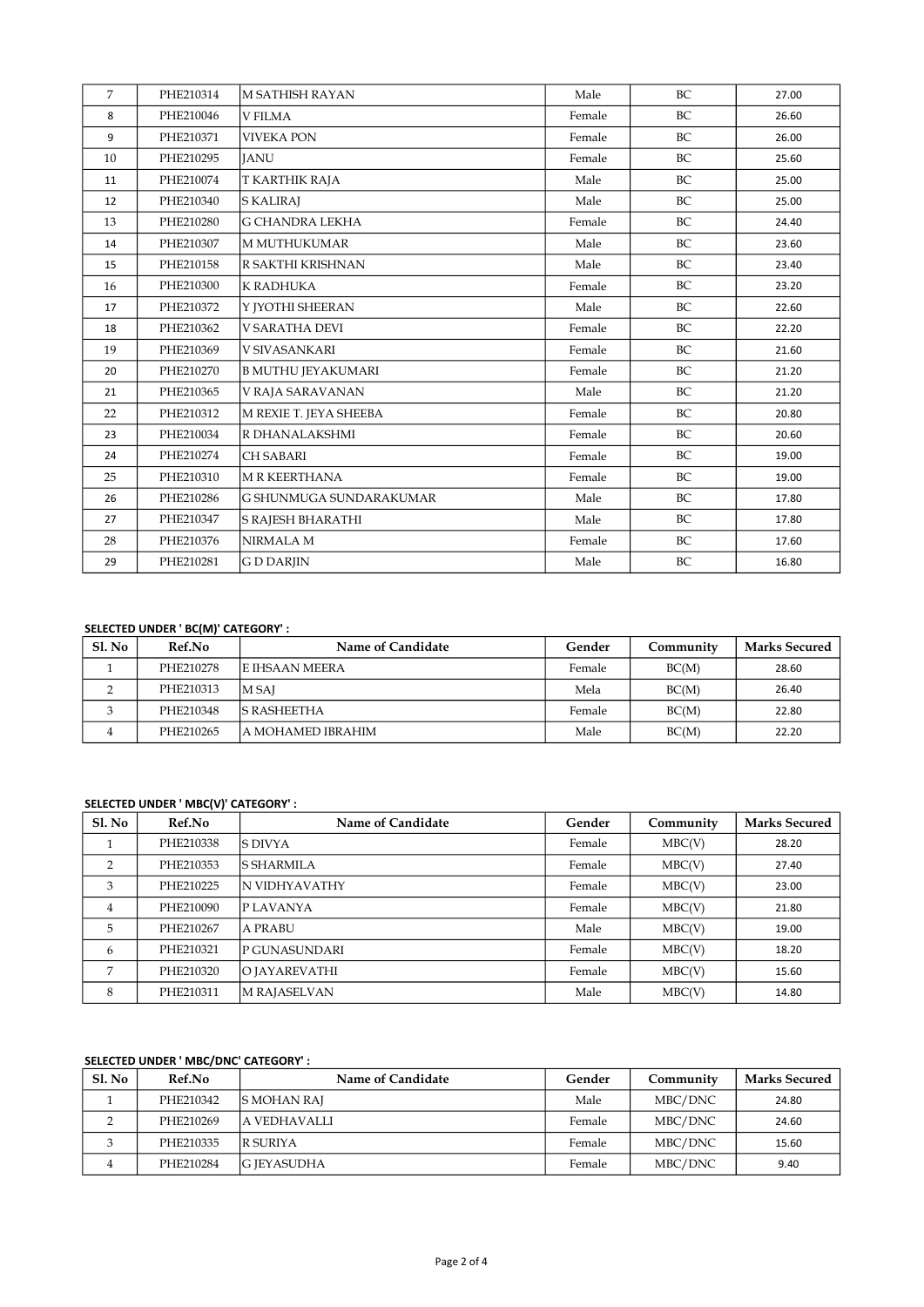### SELECTED UNDER ' MBC' CATEGORY' :

| Sl. No         | Ref.No    | Name of Candidate            | Gender | Community  | <b>Marks Secured</b> |
|----------------|-----------|------------------------------|--------|------------|----------------------|
|                | PHE210339 | IS ILAVENIL                  | Female | <b>MBC</b> | 27.80                |
| C              | PHE210309 | <b>M PRANOV VISHNU ARJUN</b> | Male   | <b>MBC</b> | 26.40                |
| 3              | PHE210341 | ls karthick                  | Male   | <b>MBC</b> | 25.20                |
| $\overline{4}$ | PHE210373 | <b>G SELVI</b>               | Female | <b>MBC</b> | 25.00                |
| 5              | PHE210334 | R SHANMUGASUNDARAM           | Male   | <b>MBC</b> | 19.20                |
| 6              | PHE210004 | ALAMELU                      | Female | <b>MBC</b> | 16.20                |
| 7              | PHE210241 | AROKIA SUSHMA PALDANO        | Female | <b>MBC</b> | 15.60                |
| 8              | PHE210031 | IS R BUBALA CHANDRAN         | Male   | <b>MBC</b> | 10.00                |

#### SELECTED UNDER ' SC' CATEGORY' :

| <b>S1. No</b> | Ref.No    | Name of Candidate    | Gender | Community | <b>Marks Secured</b> |
|---------------|-----------|----------------------|--------|-----------|----------------------|
| 1             | PHE210261 | A DHARANIDHARAN      | Male   | SC        | 29.40                |
| 2             | PHE210318 | N HEMALATHA          | Female | SC        | 29.40                |
| 3             | PHE210264 | A KOKILA             | Male   | SC        | 29.20                |
| 4             | PHE210383 | <b>B.KALAIYARASI</b> | Female | SC        | 28.20                |
| 5             | PHE210255 | SANTHOSH KUMAR. T    | Male   | SC        | 28.00                |
| 6             | PHE210271 | <b>B SUMIBALA</b>    | Female | SC        | 27.80                |
| 7             | PHE210336 | <b>S ARAVIND</b>     | Male   | SC        | 27.80                |
| 8             | PHE210343 | S NAVIN              | Male   | SC        | 27.80                |
| 9             | PHE210210 | A TAMILSELVAN        | Male   | SC        | 27.00                |
| 10            | PHE210368 | <b>V SARATH BABU</b> | Male   | SC        | 26.20                |
| 11            | PHE210352 | lS SHANGAMITHRAI     | Female | SC        | 26.00                |
| 12            | PHE210349 | <b>S RENUKA</b>      | Female | SC        | 25.80                |
| 13            | PHE210078 | R KAVITHA            | Female | SC        | 20.80                |
| 14            | PHE210374 | <b>T RAMYA</b>       | Female | SC        | 18.80                |
| 15            | PHE210346 | <b>S RAGUPATHI</b>   | Male   | SC        | 18.40                |
| 16            | PHE210050 | <b>B GOPINATH</b>    | Male   | SC        | 17.80                |

## SELECTED UNDER ' SC(A)' CATEGORY' :

| Sl. No | Ref.No    | Name of Candidate    | Gender | Community | <b>Marks Secured</b> |
|--------|-----------|----------------------|--------|-----------|----------------------|
|        | PHE210323 | <b>P RAMALAKSHML</b> | Female | SC(A)     | 29.60                |
|        | PHE210301 | <b>K SATHISH</b>     | Male   | SC(A)     | 26.20                |
|        | PHE210174 | <b>S SEVANTHI</b>    | Female | SC(A)     | 21.00                |

# SELECTED UNDER ' ST' CATEGORY' :

| Sl. No | Ref.No    | Name of Candidate | Gender | <b>Community</b> | <b>Marks Secured</b> |
|--------|-----------|-------------------|--------|------------------|----------------------|
|        | PHE210287 | IG SWAATHI PRIYA  | Female |                  | 12.00                |

## THE FOLLOWING CANDIDATES HAVE BEEN PROVISIONALLY SELECTED FOR ADMISSION TO PH.D. (Interdisciplinary)

| Sl. No | Ref.No    | Name of Candidate  | Gender | Communitv  | <b>Marks Secured</b> |
|--------|-----------|--------------------|--------|------------|----------------------|
|        | PHE210378 | RAMNATH.V.RAO      | Male   | OC         | 35.20                |
|        | PHE210237 | <b>IK R RAJEEV</b> | Male   | BC         | 28.20                |
|        | PHE210382 | IN KARUNAKARAN     | Male   | <b>MBC</b> | 23.60                |